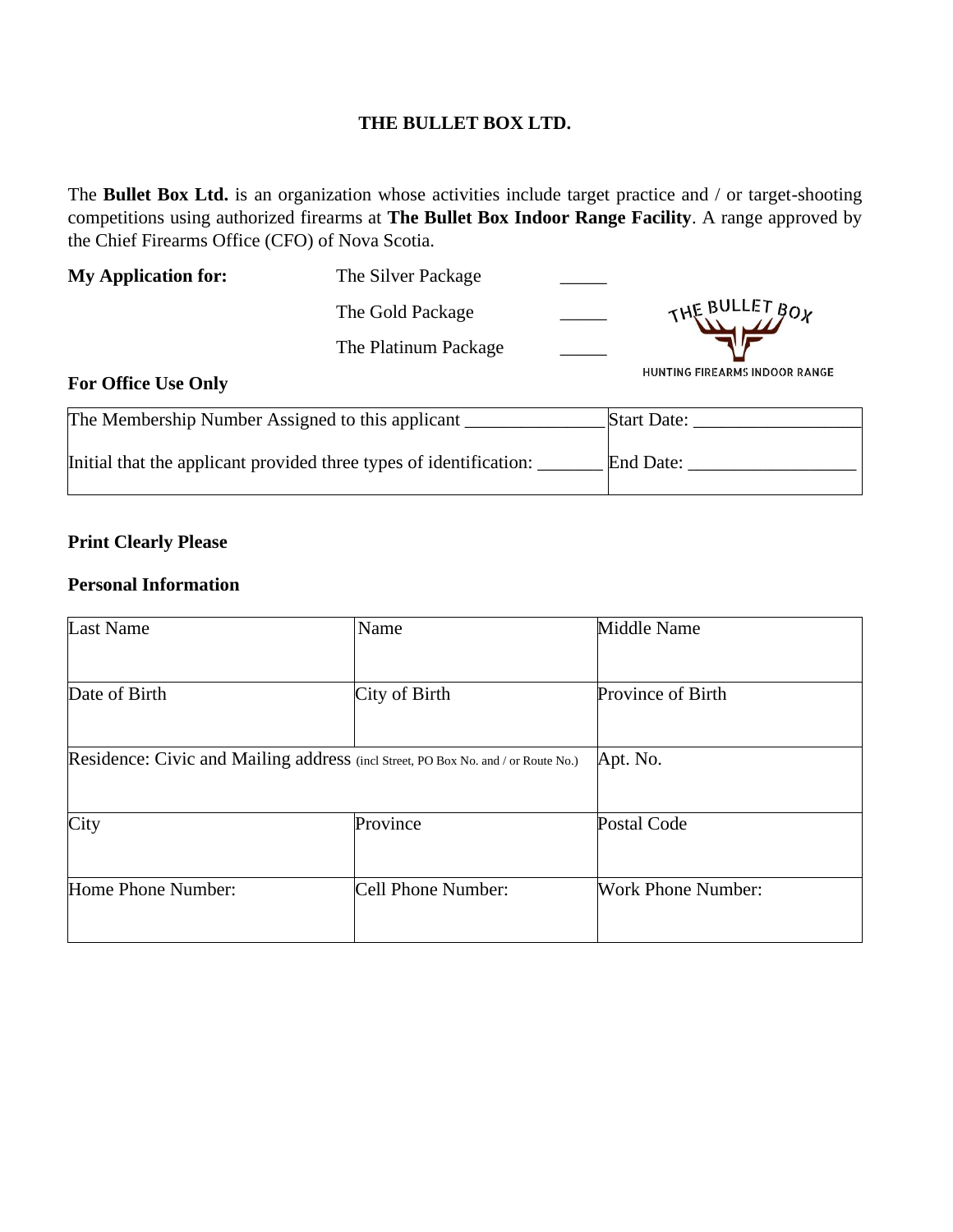# **Character Reference Information**

| No. 1 - Full Name        | <b>Phone Number</b> | Civic Address          |
|--------------------------|---------------------|------------------------|
|                          |                     |                        |
| $No. 2 - Full Name$      | <b>Phone Number</b> | Civic Address          |
|                          |                     |                        |
| Company Name of Employer |                     | <b>Your Occupation</b> |
|                          |                     |                        |

| <b>Languages</b> (Circle all that apply) | English | French |  | Other $(Specify)$ |  |
|------------------------------------------|---------|--------|--|-------------------|--|
|------------------------------------------|---------|--------|--|-------------------|--|

# Are you Handicapped in a way that should be known to The Bullet Box? Yes No

\_\_\_\_\_\_\_\_\_\_\_\_\_\_\_\_\_\_\_\_\_\_\_\_\_\_\_\_\_\_\_\_\_\_\_\_\_\_\_\_\_\_\_\_\_\_\_\_\_\_\_\_\_\_\_\_\_\_\_\_\_\_\_\_\_\_\_\_\_\_\_\_\_\_

If yes, what way?

# **Firearms Experience**

| Do you belong to a registered gun club? Yes<br>N <sub>o</sub>                                |
|----------------------------------------------------------------------------------------------|
| If yes, which one(s)? $\frac{1}{\sqrt{1-\frac{1}{2}} \cdot \frac{1}{\sqrt{1-\frac{1}{2}}}}$  |
|                                                                                              |
| List any firearms related experience or training that you have: (including firearms courses) |
|                                                                                              |
|                                                                                              |
|                                                                                              |
|                                                                                              |
|                                                                                              |